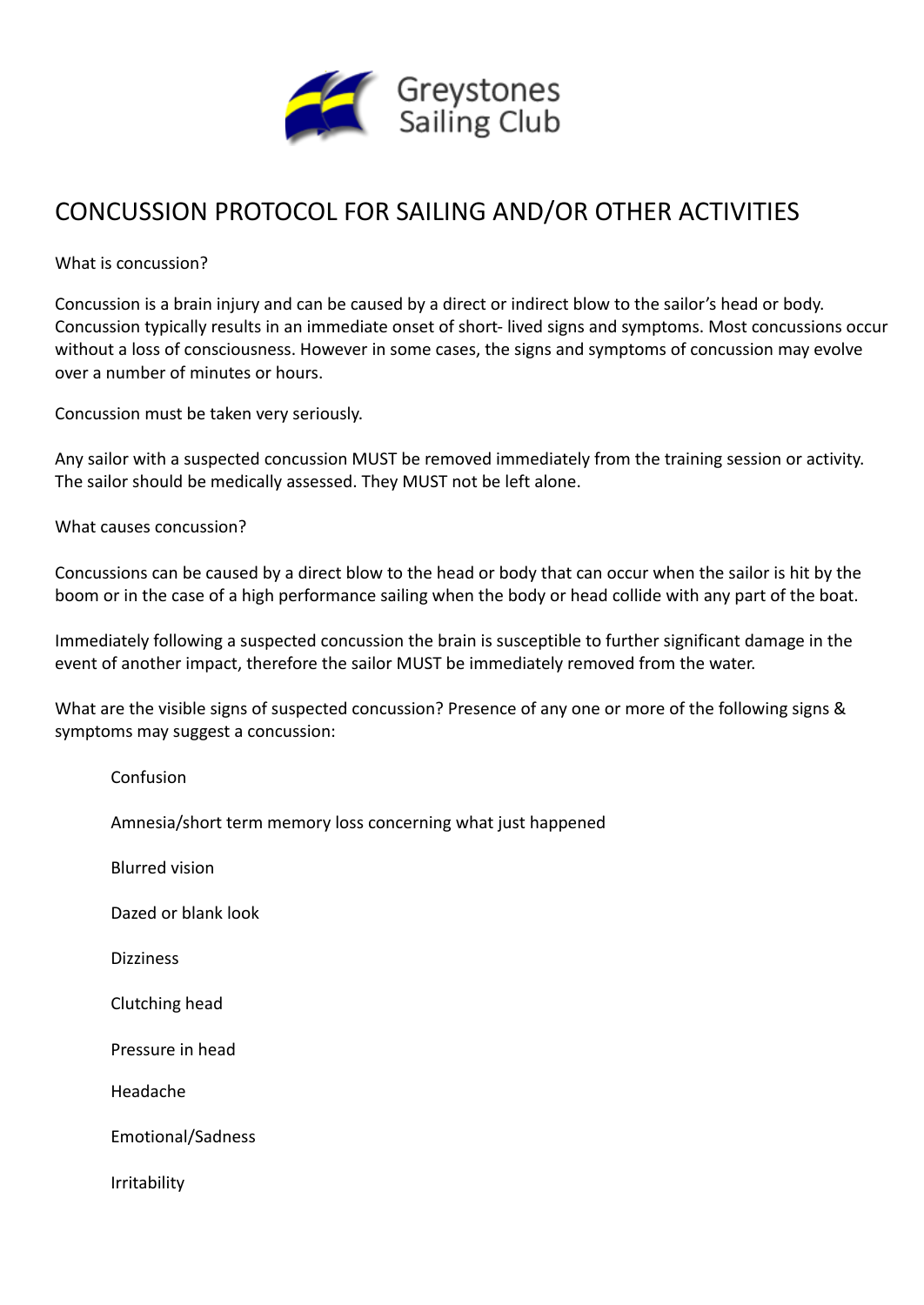Suspected or confirmed loss of consciousness Loss of responsiveness Poor balance in the boat/ falling over Nausea/vomiting Tiredness/low energy **Drowsiness** Stating they "Don't feel right"

Questions to ask:

"What venue are we at today?" or "Where are we now?" "What time of day is it?"

"How did you get here today?" or "What was your last competition?"

"What were you doing this time last week?"

## RECOGNISE AND REMOVE

What must happen to the sailor after they have a suspected concussion?

The sailor must be IMMEDIATELY REMOVED from the activity and must not return.

The sailor must not be left alone.

The sailor must always be in the care of a responsible adult who is informed of the sailor's suspected concussion.

The sailor must not drive a vehicle.

The sailor should be medically assessed as soon as possible.

Considerations when running sessions. 'Adult On Call'.

In order to implement correct procedure when running coaching sessions the coach must have a system in place to ensure the safety of a sailor with suspected concussion.

The coach must have the contact number of an assigned Adult who is 'On-call' and nearby.

This Adult should have the medical consent forms of all sailors involved in the session.

When a sailor has suspected concussion the coach phones/radios the on-call adult and arranges to